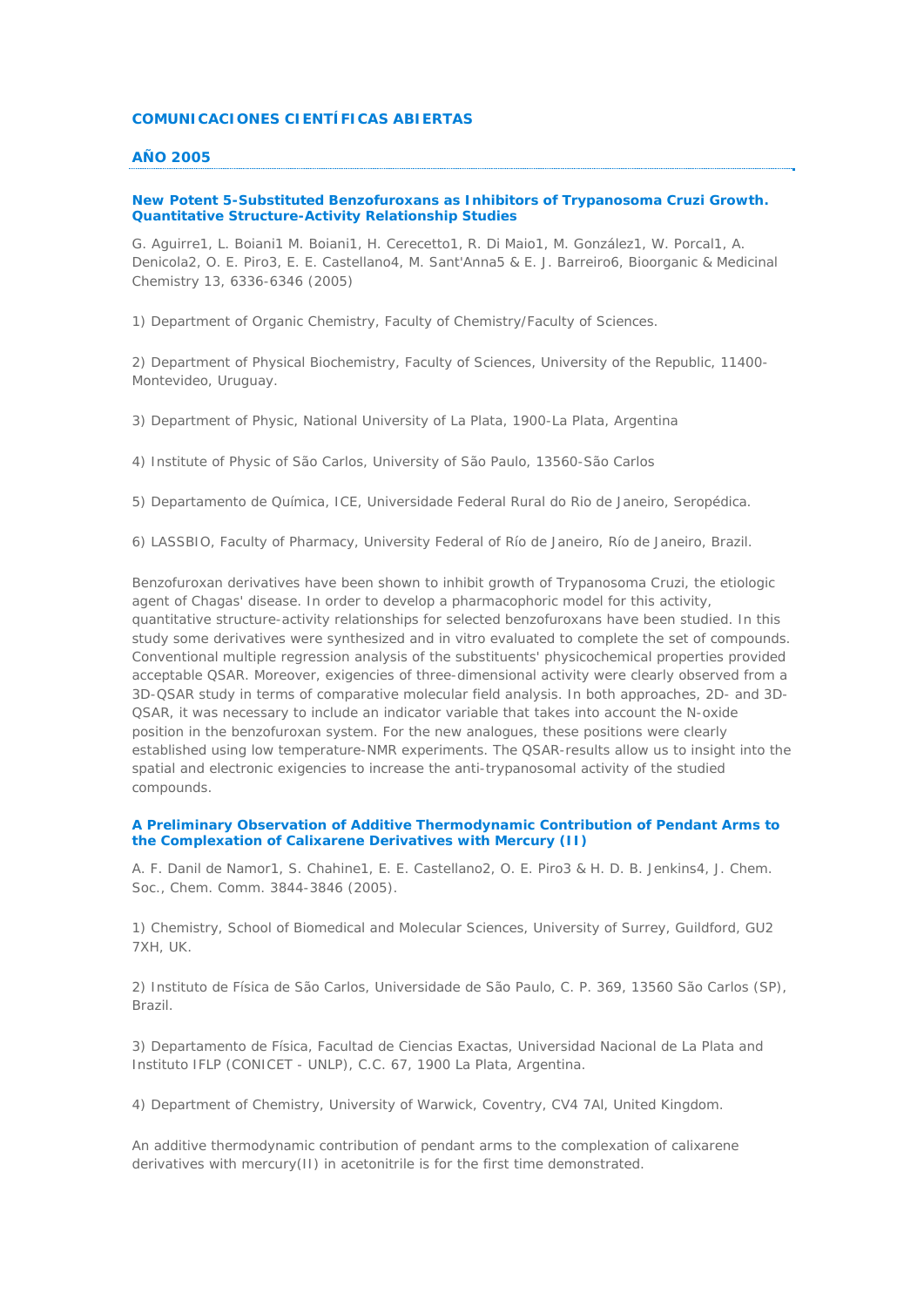**Solvent Control on the Selective, Non-selective and Absent Response of a Partially Substituted Lower Rim Calix(4)arene Derivative for Soft Metal Cations (Hg(II) and Ag(I)). Structural and Thermodynamic Studies** 

*A. F. Danil de Namor1, S. Chahine1, E. E. Castellano2 & O. E. Piro3, Journal of Physical Chemistry A 109, 6743-6751 (2005).*

1) Laboratory of Thermochemistry, Department of Chemistry, University of Surrey, Guildford, Surrey GU2 7XH, UK.

2) Instituto de Física de São Carlos, Universidade de São Paulo, C. P. 369, 13560 São Carlos (SP), Brazil.

3) Departamento de Física, Facultad de Ciencias Exactas, Universidad Nacional de La Plata and Instituto IFLP (CONICET - UNLP), C.C. 67, 1900 La Plata, Argentina.

The solvent control on the ability of a partially substituted lower rim calix $(4)$ arene derivative, 5,11,17,23,tetra-tert-butyl[25,27-bis(hydroxy)-26,28-bis(ethylthio ethoxy)]-calix(4)arene, 1, to host soft metal cations (Hg(II) and Ag(I)) is demonstrated through 1H NMR, electrochemical (conductance measurements) and thermodynamic characterisation of the complexation process in a wide variety of solvents. Solvent-ligand interactions were assessed from 1H NMR measurements involving 1 and various solvents in CDCl3. Thus the formation of a 1:1, 1CH3CN, adduct is reported. As far as metal cations are concerned, depending on the medium their complexation of 1 was only observed with Hg(II) and Ag(I). Thus in acetonitrile 1 is more selective for Hg(II) relative to Ag(I) by a factor of 2.2  $\times$  103. In methanol the selectivity is reversed to an extent that the affinity of 1 for Ag(I) is  $1.4 \times 103$  higher than that for Hg(II). However, 1 is unable to recognise selectively these cations in N,N-dimethylformamide while in propylene carbonate the ability of 1 to interact with these cations is lost. An outstanding feature of thermodynamics emerges when an assessment is made on the solvent effect on the complexation of these cations and analogous calix(4)arene derivatives. Thus in acetonitrile the energetics of cation complexation by the hydrophilic cavity of a calix(4)arene containing mixed pendant groups is built up from thermodynamic data for the same process involving derivatives with common functional groups at the narrow rim. This unique example of additive contribution of pendant arms is for the first time demonstrated in the field of calixarene thermochemistry. The medium effect on the thermodynamics of complexation of 1 and soft metal cations is used for the isolation of Hg1(ClO4)2.2MeCN and Ag21(ClO4)2 complexes. The x-ray structured of theses complexes are reported. Final conclusions are given.

# **Chemoselective hydrolysis of the iminic moiety in salicylaldehyde semicarbazone promoted by ruthenium**

*M. Vieites1, P. Buccino2 L. Otero1, M. González2, O. E. Piro3, R. Sánchez Delgado4, M. Sant'Anna5, E. Barreiro5, H. Cerecetto2 & D. Gambino1, Inorganica Chimica Acta 358(11) 3065- 3074 (2005).*

1) Cátedra de Química Inorgánica, Facultad de Química, Universidad de la República, Gral. Flores 2124, C. C. 1157, 11800 Montevideo, Uruguay.

2) Departamento de Química Orgánica, Facultad de Química - Facultad de Ciencias, Universidad de la República, Iguá 4225, 11400 Montevideo, Uruguay.

3) Departamento de Física and Instituto IFLP (CONICET), Facultad de Ciencias Exactas, Universidad Nacional de La Plata, C.C. 67, 1900 La Plata, Argentina.

4) Centro de Química, Instituto Venezolano de Investigaciones Científicas (IVIC), Caracas, Venezuela.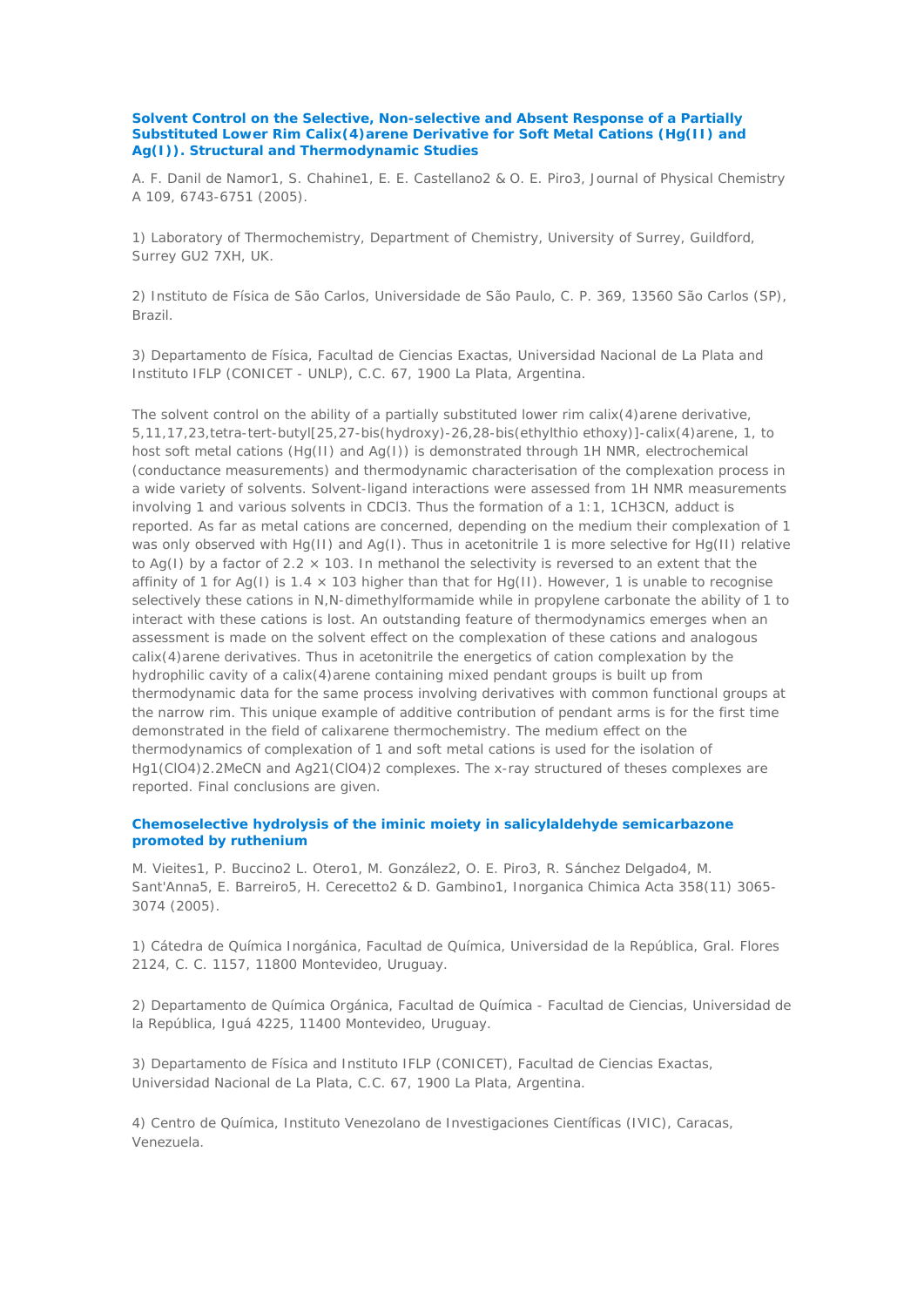5) LASSBio, Laboratório de Avaliação e Síntese de Substancias Bioativas, Faculdade de Farmácia, Universidade Federal do Rio de Janeiro, Caixa Postal 68006, Rio de Janeiro, 21944-910, RJ, Brazil

Ortho-Hydroxybenzaldehyde semicarbazone (salicylaldehyde semicarbazone) undergoes chemoselective hydrolysis of the iminic carbon nitrogen double bond through its reaction with [RuCl2(dmso)4] in ethanol in the presence of water, yielding free salicylaldehyde and semicarbazide that remains coordinated to the ruthenium ion as a bidentate N,O-donor to afford [RuCl2(dmso)2(semicarbazide)]·2H2O complex. The ruthenium-semicarbazide complex has been characterized by 1H-NMR and FTIR spectroscopies and X-ray diffraction methods. Related semicarbazones, derived from p-hydroxybenzaldehyde and benzaldehyde, were not hydrolyzed under the same conditions, suggesting a significant role of the structural o-hydroxy motive in the reaction. Theoretical studies were performed in order to gain further insight on the mechanism of reaction. Results support the hypothesis that the ortho hydroxy moiety, in the keto tautomeric form, participates in the chemo-selective hydrolysis promoted by [RuCl2(dmso)4].

# **Step Wise Formation of s-Alkynyl, Vinylidene, and Vinylphosphonium Complexes of Manganese(I)**

*J. Ruiz1, R. Quesada1, M. Vivanco1, E. E. Castellano2 & O. E. Piro3 Organometallics 24, 2542- 2545 (2005).*

1) Departamento de Química Orgánica e Inorgánica, Facultad de Química, Universidad de Oviedo, 33071 Oviedo, Spain.

2) Instituto de Física de Sao Carlos, Universidade de São Paulo, C.P.369, 13560 São Carlos (SP), Brazil.

3) Departamento de Física, Facultad de Ciencias Exactas, Universidad Nacional de La Plata and Instituto IFLP (CONICET), C.C.67, 1900 La Plata, Argentina.

Reaction of methyl propiolate with the diphosphino methanide complex [Mn(CO) 4(PPh2)2CH] (1) produces simultaneously the insertion of the alkyne into the C-H bond, giving [Mn(CO)4(PPh2)2C-C(H)=C(CO2-Me)H] (2), and the deprotonation of the alkyne mediated by the diphosphino methanide ligand, affording the ?-alkynyl derivative fac-[Mn(C?C-CO2Me)(CO)3(dppm)] (3). Protonation of 3 with HBF4 at 200K affords the corresponding vinylidene compound fac- [Mn(C=C(H)-CO2Me)(CO)3(dppm)]BF4 (5), which, on raising the temperature to 243K, undergoes the spontaneous insertion of the vinylidene ligand into a Mn-P bond.

#### **Synthesis and Biological Properties of New 5-Nitroindazole Derivatives**

*V. J. Arán1, C. Ochoa1, L. Boiani2, P. Buccino2, H. Cerecetto2, A. Gerpe2, M. González2, D. Montero3, J. J. Nogal3, A. Gómez-Barrio3, A. Azqueta4, A. López de Ceráin4, O. E. Piro5 & E. E. Castellano6, Bioorganic & Medicinal Chemistry 13, 3197-3207 (2005).*

1) Instituto de Química Médica (CSIC), Juan de la Cierva, 3, 28006 Madrid, Spain.

2) Dpto. de Química Orgánica, Facultad de Ciencias-Facultad de Química, UDELAR, Iguá 4225, Montevideo, 11400 Uruguay

3) Dpto. de Parasitología, Facultad de Farmacia, Universidad Complutense, 28040 Madrid, Spain

4) Centro de Investigación de Farmacobiología Aplicada (CIFA), Universidad de Navarra, Irunlarrea s/n, 31080 Pamplona, Navarra, Spain

5) Universidad Nacional de La Plata and Instituto IFLP(CONICET), Departamento de Física, Facultad de Ciencias Exactas, C.C. 67, 1900 La Plata, Argentina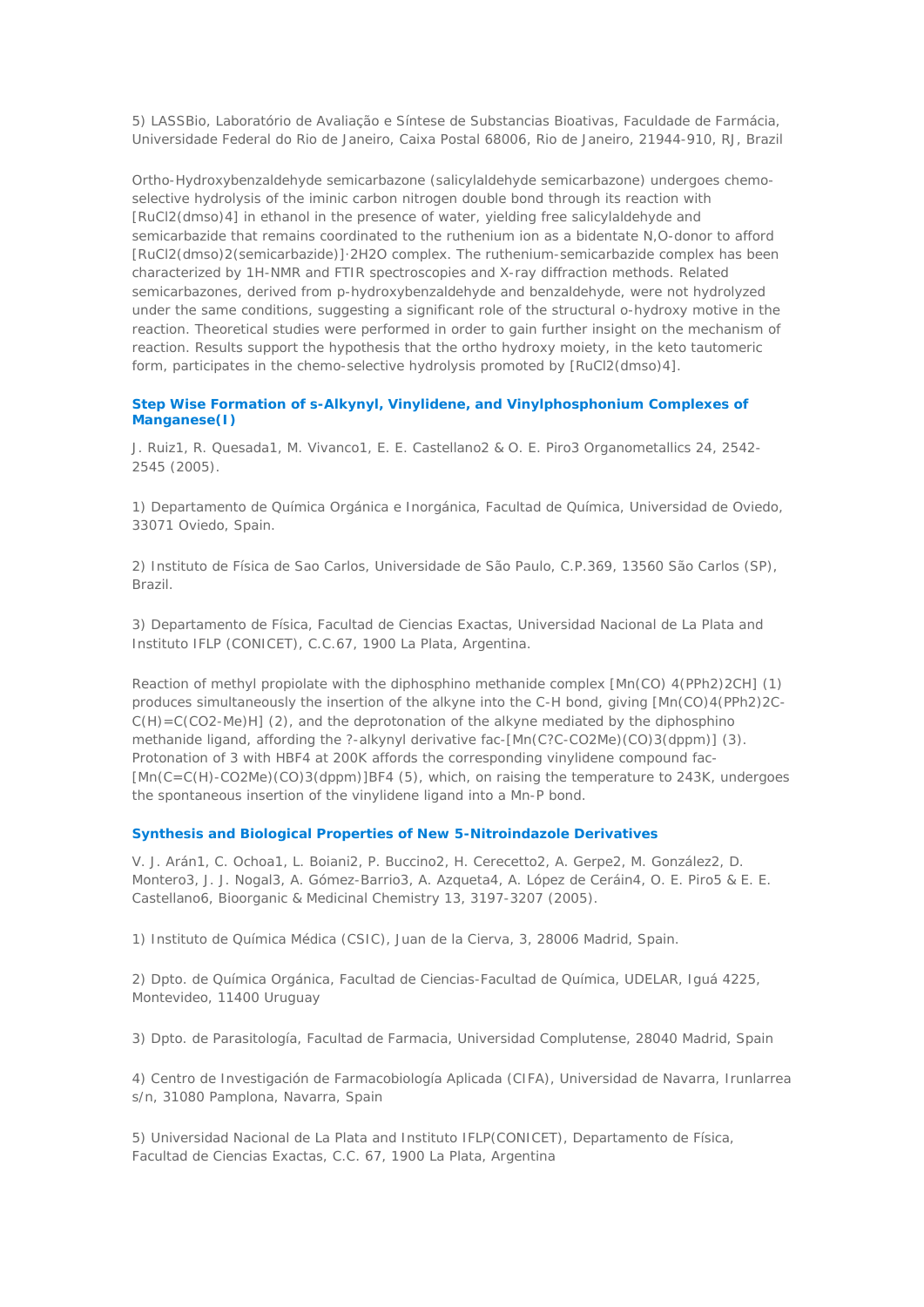6) Instituto de Física de São Carlos, Universidade de São Paulo, C.P. 369, 13560 São Carlos (SP), Brazil

A series of new 3-alkoxy- or 3-hydroxy-1-[?-(dialkylamino)alkyl]-5-nitroindazoles has been synthesized and their trichomonacidal, antichagasic and antineoplastic properties studied. Five derivatives (5, 6, 8, 9 and 17) showed remarkable trichomonacidal activity against Trichomonas vaginalis, at 10 ?g/mL concentration. Three compounds (8, 10, 11) exhibited interesting antichagasic activity and these same compounds moderate antineoplastic activity against TK-10 and HT-29 cell lines. Unspecific cytotoxicity against macrophages has also been evaluated and only compounds 9, 10 and 11 resulted cytotoxic at the higher dose evaluated (100 ?g/mL), loosing cytotoxicity at lower doses. QSAR studies have been carried out.

### **Solid state 111Cd NMR studies on cadmium(II)-2,x-pyridindicarboxylates. Crystal structure of triaqua (pyridine-2,4-dicarboxylato)cadmium(II) hemihydrate: [Cd(II)(2,4 pydc)(H2O)3].1/2H2O**

*G. Mendoza-Díaz1, G. Rigotti2, O.E. Piro2 & E.E. Sileo3, Polyhedron 24, (7), 777-783 (2005).*

1) Universidad de Guanajuato, Facultad de Química, Noria Alta s/n, Guanajuato, Gto. 36050 Mexico.

2) Departamento de Física, Facultad de Ciencias Exactas, Universidad Nacional de La Plata and Programa PROFIMO(CONICET), C. C. 67, 1900 La Plata, Argentina.

3) Departamento de Química Inorgánica, Analítica y Química Física, Facultad de Ciencias Exactas y Naturales, Universidad de Buenos Aires, Pabellón II, Ciudad Universitaria, C1428EHA, Buenos Aires, Argentina.

The synthesis and characterization by solid-state 111Cd- NMR of  $Cd(2,3-)$ ,  $Cd(2,4-)$ ,  $Cd(2,5-)$  and Cd(2,6-pyridinedicarboxylato).xH2O is reported. Results indicate that the 111Cd-NMR signal is very sensitive to the to the relative position of both carboxylates. Similar shifts (at 54.0 and 55.4 ppm) are found for the 2,4- and the 2,6- isomers where carboxylates groups are meta to each other. For the 2,3- and 2,5- derivatives (carboxylates in orto and meta), the signals are detected at 119.6 and 84.2 ppm. The crystal and molecular structure of the seven-coordinated cadmium complex, [Cd(2,4-pyridinedicarboxylato)(H2O)3]·1/2H2O is also reported. This data allows a correlation between Cd-O and Cd-N coordination and geometry with 111Cd chemical shift. The ?iso value encountered for the 2,6-pydc derivative may indicate an heptacoordinated sphere for the compound. Additional coupling between 111Cd and 14N in 2,3- (also found in 2,4-pydc) suggests only one N coordinated to Cd. The anisotropy magnitude, and the asymmetry parametry, is also analysed.

# **Palladium(II) complexes of 2-benzoylpyridine-derived thiosemicarbazones: spectral characterization, structural studies and cytotoxic activity**

*A. P. Rebolledo, M. Vieites, D. Gambino, O. E. Piro, E. E. Castellano, C. L. Zani, E. S. Fagundes, L. R. S. Teixeira, A. A. Batista & H. Beraldo, J. Inorganic Biochemistry 99, 698-706 (2005).*

a) Departamento de Química, Universidade Federal de Minas Gerais, 31270-901, Belo Horizonte, MG, Brazil.

b) Cátedra de Química Inorgánica, Facultad de Química, Universidad de la República, Gral. Flores 2124, C. C. 1157, 11800 Montevideo, Uruguay.

c) Departamento de Física, Facultad de Ciencias Exactas, Universidad Nacional de La Plata and Instituto IFLP(CONICET), C.C. 67, 1900 La Plata, Argentina.

d) Instituto de Física de São Carlos, Universidade de São Paulo, C.P. 369, 13560 São Carlos (SP), Brazil.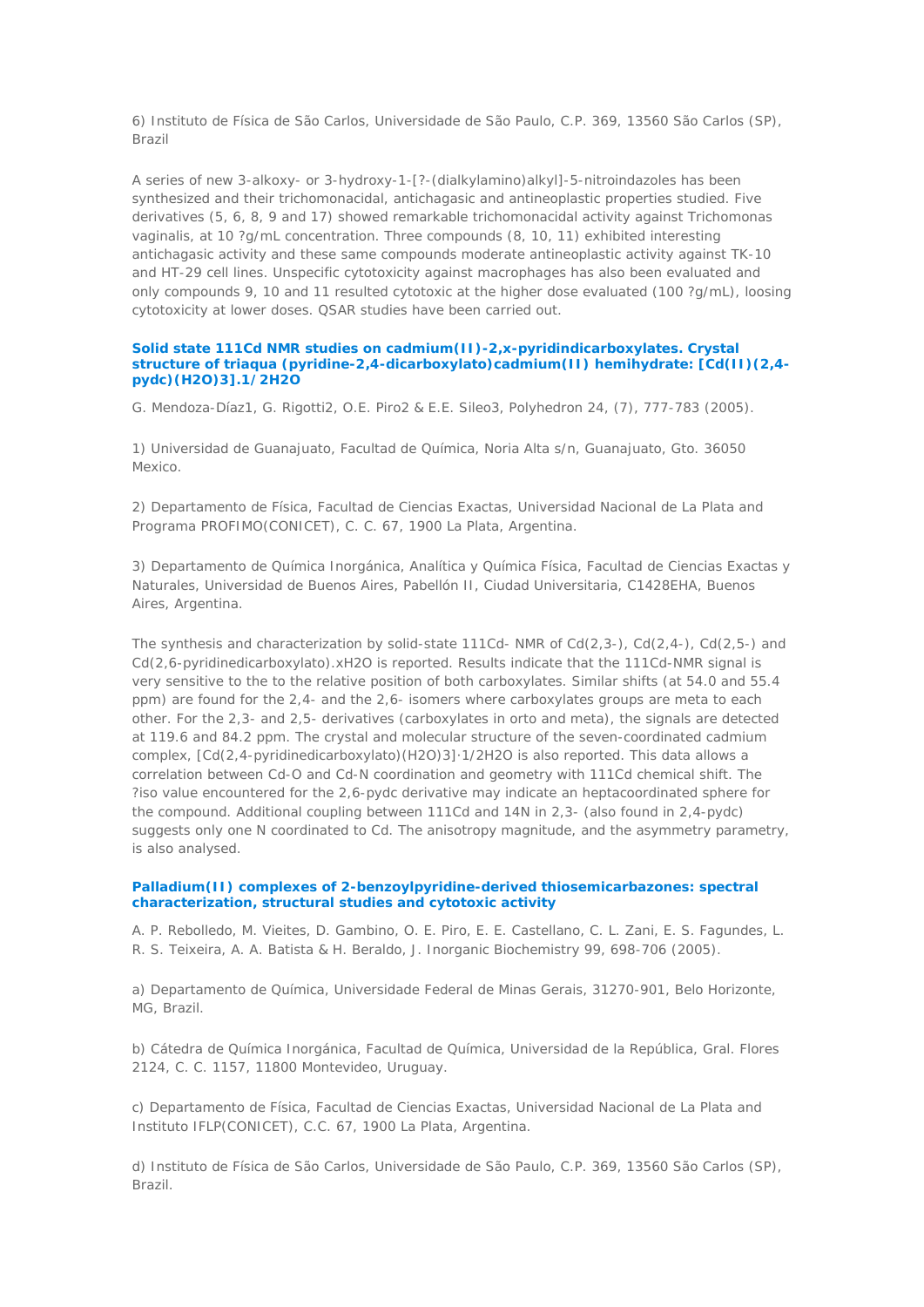e) Instituto René Rachou, Fundação Oswaldo Cruz (Fiocruz), 30190-002, Belo Horizonte, MG, Brazil.

f) Departamento de Química, Centro de Ciências Exatas e de Tecnologia, Universidade Federal de São Carlos, C. P. 676,. 1365-905, São Carlos (SP), Brazil.

Palladium(II) complexes of 2-benzoylpyridine thiosemicarbazone (H2Bz4DH) and its N(4)-methyl (H2Bz4M) and N(4)-phenyl (H2Bz4Ph) derivatives were obtained and fully characterized. [Pd(2Bz4DH)Cl] (1) crystallizes in the monoclinic space group P21/c with a=11.671(1), b=10.405(1), c=13.124(1) Å, ?=115.60(1) , and Z=4; [Pd(2Bz4M)Cl] (2) in the monoclinic space group P21/c with  $a=9.695(1)$ ,  $b=15.044(1)$ ,  $c=10.718(1)$  Å,  $?=105.38(1)$ , and  $Z=4$  and  $[Pd(2Bz4Ph)Cl]$  (3) in the triclinic space group P-1 with a=9.389(1), b=13.629(1), c=15.518(1) Å,  $? = 70.25(1)$ ,  $? = 73.46(1)$ ,  $? = 83.57(1)$ , and two independent molecules per asymmetric unit  $(Z=4)$ . All complexes show a quite similar planar four fold environment around palladium(II). A negatively charged organic molecule acts as a tridentate ligand and binds to the metal through the pyridine nitrogen, the imine nitrogen and the sulfur atom. A chloride ion occupies the fourth coordination site. The planar complexes stack nearly parallel to one another in the lattice conforming a layered crystal structure. The cytotoxic activity of the thiosemicarbazones and their metal complexes was tested against the MCF-7, TK-10 and UACC-62 human tumor cell lines. The ligands exhibit lower values of IC50 and LD50 than the complexes, H2Bz4Ph being the most active with IC50 < 0.003 M; LD50=13.4 M; IC50=9.3 M, LD50=12.9 M; IC50<0.003, LD50=13.8 M in the MCF-7, TK-10 and UACC-62 cell lines respectively. Among the complexes, [Pd(2Bz4Ph)Cl] (3) exhibited the lowest values of IC50 in the three studied cell lines.

#### **Synthesis, crystal structure and spectroscopic characterization of a novel bis(oxobridged) dinuclear vanadium(V)-dipicolinic acid complex**

*A. C. González-Baró, E. E. Castellano, O. E. Piro & B. S. Parajón-Costa, Polyhedron 24, 49-55 (2005).*

1) Centro de Química Inorgánica (CEQUINOR, CONICET/UNLP), Facultad de Ciencias Exactas, Universidad Nacional de La Plata, C.Correo 962, 1900-La Plata, Argentina.

2) Instituto de Física de São Carlos, Universidade de São Paulo, C.P. 369, 13560 São Carlos (SP), Brazil.

3) Departamento de Física, Facultad de Ciencias Exactas, Universidad Nacional de La Plata and Institute IFLP (CONICET), C. C. 67, 1900- La Plata, Argentina.

The reaction of [VO(dipic)(H2O)2].H2O with creatinine in H2O-CH3OH mixture yields yellow crystals of bis (oxo bridged) binuclear vanadium(V) compound of stoichiometry [CH3NHC(NH2)2]2 [V2O4(dipic)2], (dipic2-=pyridine 2,6 dicarboxylate; CH3NHC(NH2)2+=methyl guanidinum). The molecular structure of the compound was determined by X-ray diffraction methods. The binuclear complex crystallized in the monoclinic space group P21/c with a=9.557(1), b=12.363(1),  $c=10.466(1)$  Å, = 101.56 (2)°, and Z=2. It sits at a crystallographic inversion center with the pair of V(V) atoms in an edge-sharing distorted octahedral environment. In the [VO2(dipic)]- halves of the dimer, the VO2+ cation is coordinated to a dipicolinate group acting as a tridentate planar ligand through one oxygen of each carboxylic group and the hetereocyclic nitrogen atom. The oxo ligand laying near the coordination plane bridges the dimer through a weak axial bond with the other half. This gives rise to a  $V=O2$  bond length slightly longer than the other, terminal,  $V=O1$ bond. The infrared and Raman spectra of the compound were recorded and discussed on the basis of its structural data and by comparison with those of the free acid. The results are also compared with the corresponding ones of related structures.

**Vanadium(V) Complexes with Salicylaldehyde Semicarbazone Derivatives bearing in vitro Anti-tumor Activity toward Kidney Tumor Cells (TK-10). Crystal Structure of [VVO2(5-bromosalicylaldehyde semicarbazone)]**